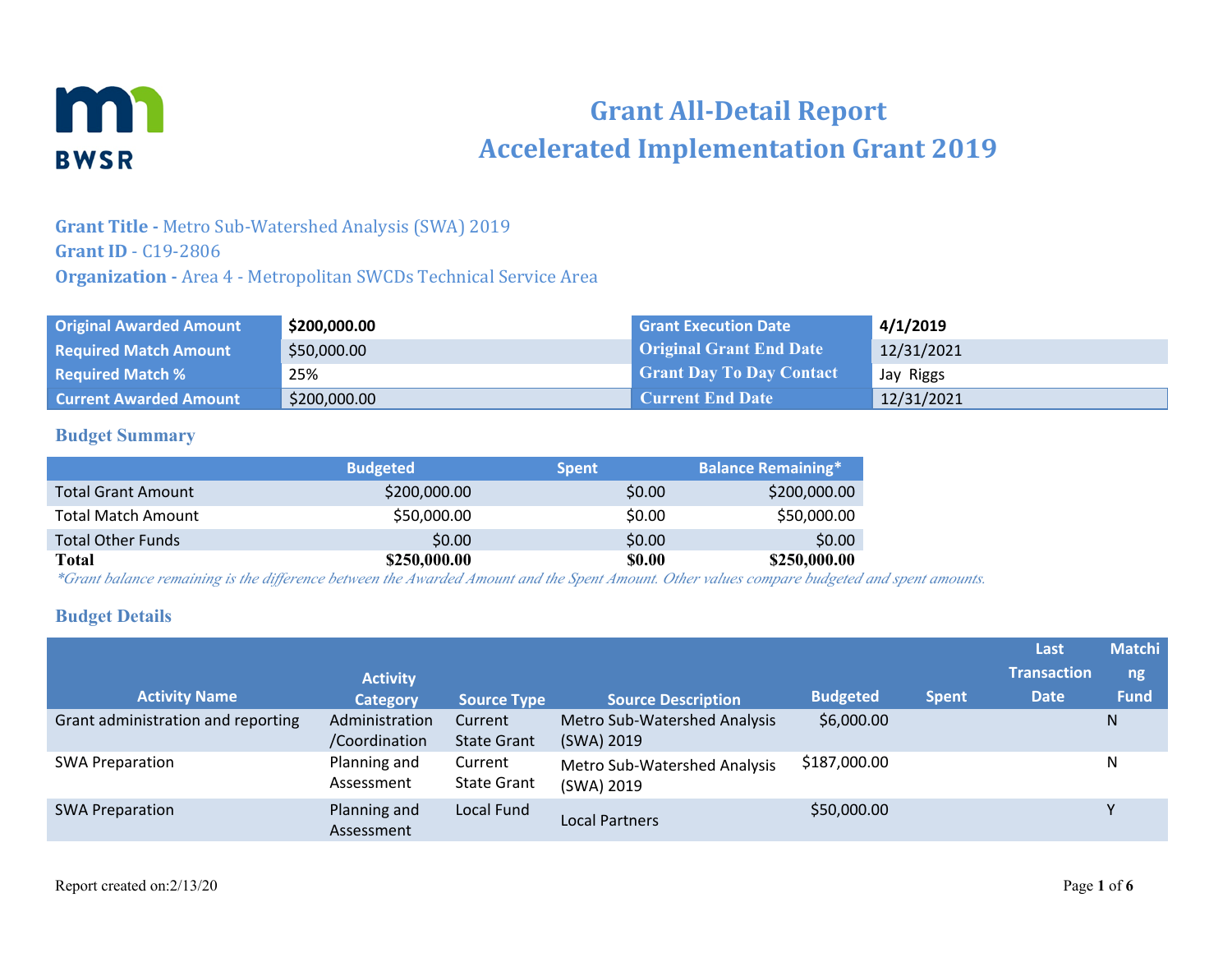|                             |                 |                    |                              |                 |              | Last               | <b>Matchi</b> |
|-----------------------------|-----------------|--------------------|------------------------------|-----------------|--------------|--------------------|---------------|
|                             | <b>Activity</b> |                    |                              |                 |              | <b>Transaction</b> | ng            |
| <b>Activity Name</b>        | <b>Category</b> | <b>Source Type</b> | <b>Source Description</b>    | <b>Budgeted</b> | <b>Spent</b> | <b>Date</b>        | <b>Fund</b>   |
| SWA Protocol Refinement and | Project         | Current            | Metro Sub-Watershed Analysis | \$7,000.00      |              |                    | N             |
| <b>Partner Training</b>     | Development     | <b>State Grant</b> | (SWA) 2019                   |                 |              |                    |               |

## **Activity Details Summary**

| <b>Activity Details</b> | <b>Total Action Count Total Activity Mapped</b> | <b>Proposed Size / Unit</b> | <b>Actual Size / Unit</b> |
|-------------------------|-------------------------------------------------|-----------------------------|---------------------------|
|                         |                                                 |                             |                           |

## **Proposed Activity Indicators**

|  |  | <b>Activity Name</b> | <b>Indicator Name</b> | Value & Units |  | <b>Waterbody Calculation Tool</b> | Comments' |
|--|--|----------------------|-----------------------|---------------|--|-----------------------------------|-----------|
|--|--|----------------------|-----------------------|---------------|--|-----------------------------------|-----------|

## **Final Indicators Summary**

| <b>Indicator Name</b> | <b>Total Value</b> | Unit |
|-----------------------|--------------------|------|
|                       |                    |      |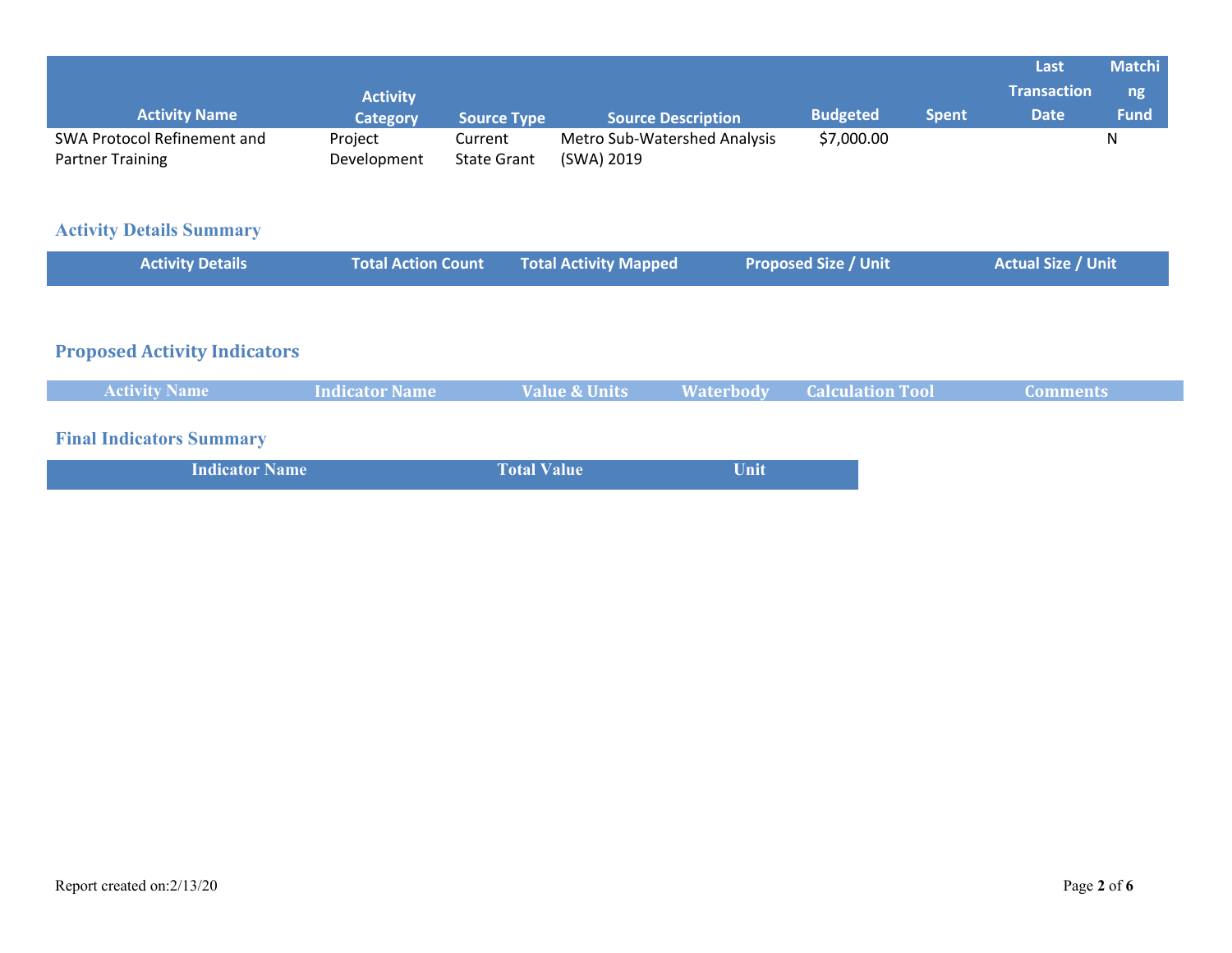## **Grant Activity**

| <b>Grant Activity - Grant administration and reporting</b> |                                                                                                                                                                                                                     |  |  |  |  |
|------------------------------------------------------------|---------------------------------------------------------------------------------------------------------------------------------------------------------------------------------------------------------------------|--|--|--|--|
| <b>Description</b>                                         | Staff time for grant administration and reporting. Tasks include annual eLINK reporting (e.g. activity progress updates and<br>budget updates), coordination of expense reports and payments, and project tracking. |  |  |  |  |
|                                                            | Scott SWCD will provide Financial oversight of the project and process payments to partners.                                                                                                                        |  |  |  |  |
|                                                            | Washington Conservation District will provide Host services including project coordination, MCD reporting, and elink<br>reporting.                                                                                  |  |  |  |  |
|                                                            | Staff rates will be reviewed annually and revised based on the BWSR spreadsheet.                                                                                                                                    |  |  |  |  |
| <b>Category</b>                                            | ADMINISTRATION/COORDINATION                                                                                                                                                                                         |  |  |  |  |
| <b>Start Date</b>                                          | <b>End Date</b>                                                                                                                                                                                                     |  |  |  |  |
| <b>Has Rates and Hours?</b><br><b>Actual Results</b>       | Yes                                                                                                                                                                                                                 |  |  |  |  |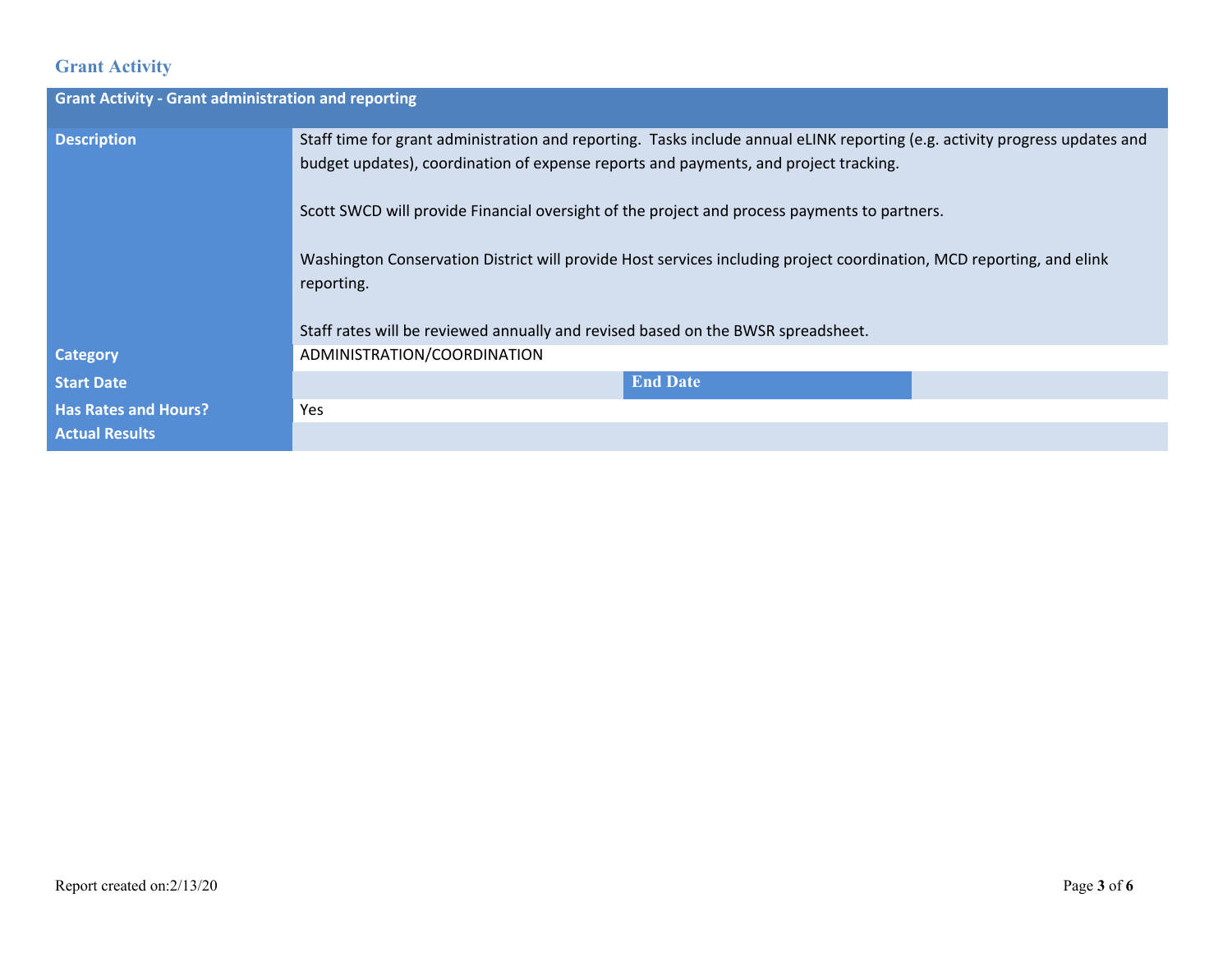| <b>Grant Activity - SWA Preparation</b> |                                                                                                                                                                                                                                                                                                                                                                                                                                                        |  |  |  |  |
|-----------------------------------------|--------------------------------------------------------------------------------------------------------------------------------------------------------------------------------------------------------------------------------------------------------------------------------------------------------------------------------------------------------------------------------------------------------------------------------------------------------|--|--|--|--|
| <b>Description</b>                      | Preparation of at least one SWA per member District in urban and rural landscapes to identify BMP installation<br>opportunities, estimate BMP installation costs, and rank BMPs by cost effectiveness at achieving target water resource<br>goals.<br>Work will be completed by all of the MCD partners. Staff rates will be reviewed annually and revised based on the BWSR<br>spreadsheet.                                                           |  |  |  |  |
|                                         | See Attached "MCD SWA Program Criteria and Protocol Summary" document, which outlines member district application<br>process, guidance on prioritization and selection of subwatersheds, and provides detailed guidance and protocols on<br>completion of rural/ag and urban subwatershed assessments                                                                                                                                                  |  |  |  |  |
|                                         | The process includes identifying subwatersheds for analysis, finding locations for retrofit projects, modeling potential<br>retrofit projects to estimate pollution reduction, and developing a cost estimate for each potential retrofit project. The<br>final product is report that includes a list of retrofit projects ranked by cost-effectiveness, providing the greatest pollutant<br>reduction per dollar spent over the life of the project. |  |  |  |  |
|                                         | Measurable outcomes from this program include the number of analyses completed, the number of projects identified,<br>the identified potential benefits stemming from those projects, the number of partners engaged, and the acreage upon<br>which analyses are completed.                                                                                                                                                                            |  |  |  |  |
| <b>Category</b>                         | PLANNING AND ASSESSMENT                                                                                                                                                                                                                                                                                                                                                                                                                                |  |  |  |  |
| <b>Start Date</b>                       | <b>End Date</b>                                                                                                                                                                                                                                                                                                                                                                                                                                        |  |  |  |  |
| <b>Has Rates and Hours?</b>             | Yes                                                                                                                                                                                                                                                                                                                                                                                                                                                    |  |  |  |  |
| <b>Actual Results</b>                   |                                                                                                                                                                                                                                                                                                                                                                                                                                                        |  |  |  |  |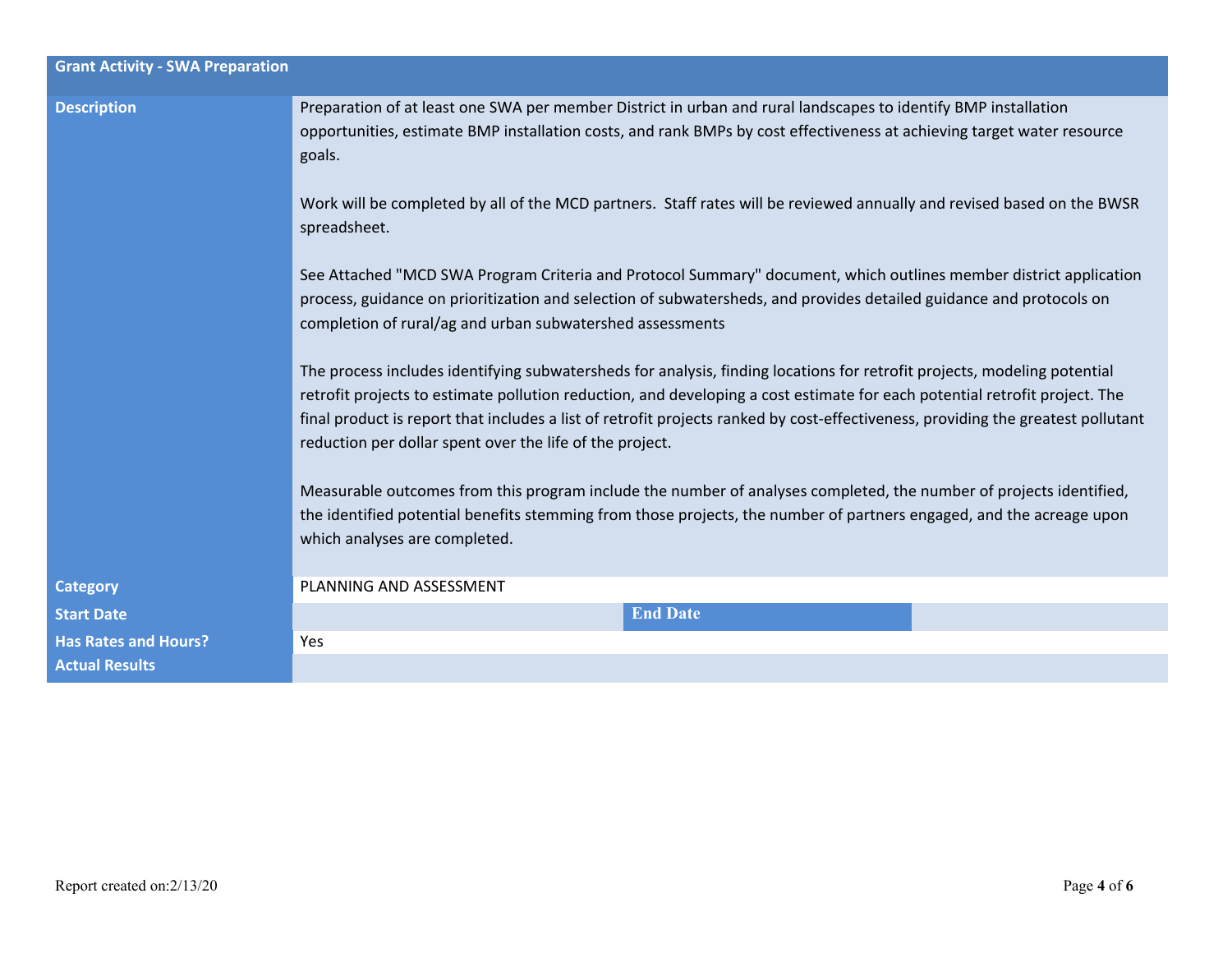| <b>Grant Activity - SWA Protocol Refinement and Partner Training</b> |                                                                                                                                                                                                          |
|----------------------------------------------------------------------|----------------------------------------------------------------------------------------------------------------------------------------------------------------------------------------------------------|
| <b>Description</b>                                                   | This element involves evaluating applicability of new models, integrating BMPs into models, compiling BMP installation<br>cost data, refining SWA protocols and reporting, and providing staff training. |
|                                                                      | Staff training will include local workshops hosted by partner Districts, online webinars, and other trainings necessary to<br>ensure quality and consistency of the SWAs.                                |
|                                                                      | Program development will be provided by multiple MCD partners. Staff rates will be reviewed annually and revised based<br>on the BWSR spreadsheet.                                                       |
|                                                                      | See attached MCD SWA Program Criteria and Protocol Summary document.                                                                                                                                     |
| <b>Category</b>                                                      | PROJECT DEVELOPMENT                                                                                                                                                                                      |
| <b>Start Date</b>                                                    | <b>End Date</b>                                                                                                                                                                                          |
| <b>Has Rates and Hours?</b>                                          | Yes                                                                                                                                                                                                      |
| <b>Actual Results</b>                                                |                                                                                                                                                                                                          |

#### **Grant Attachments**

| <b>Document Name</b>                                      | <b>Document Type</b>      | <b>Description</b>                                             |
|-----------------------------------------------------------|---------------------------|----------------------------------------------------------------|
| <b>2019 Competitive Grant</b>                             | <b>Grant Agreement</b>    | 2019 Competitive Grant - Area 4 - Metropolitan SWCDs Technical |
|                                                           |                           | Service Area                                                   |
| <b>2019 Competitive Grant EXECUTED</b>                    | <b>Grant Agreement</b>    | 2019 Competitive Grant - Area 4 - Metropolitan SWCDs Technical |
|                                                           |                           | Service Area                                                   |
| 2019 MCD SWA Program Criteria and Protocol                | Grant                     | Metro Sub-Watershed Analysis (SWA) 2019                        |
| Summary.docx                                              |                           |                                                                |
| <b>Application</b>                                        | <b>Workflow Generated</b> | Workflow Generated - Application - 08/29/2018                  |
| <b>MCD SWA AIG Photo 2019</b>                             | Grant                     | Metro Sub-Watershed Analysis (SWA) 2019                        |
| Rural Subwatershed Analysis Protocol_Prioritizing.pdf     | Grant                     | Metro Sub-Watershed Analysis (SWA) 2019                        |
| <b>Rural Subwatershed Analysis Protocol_Targeting.pdf</b> | Grant                     | Metro Sub-Watershed Analysis (SWA) 2019                        |
| Urban SWA Protocol_2019.pdf                               | Grant                     | Metro Sub-Watershed Analysis (SWA) 2019                        |
| <b>Urban SWA Protocol_Sample.pdf</b>                      | Grant                     | Metro Sub-Watershed Analysis (SWA) 2019                        |
| <b>Work Plan</b>                                          | <b>Workflow Generated</b> | Workflow Generated - Work Plan - 03/25/2019                    |